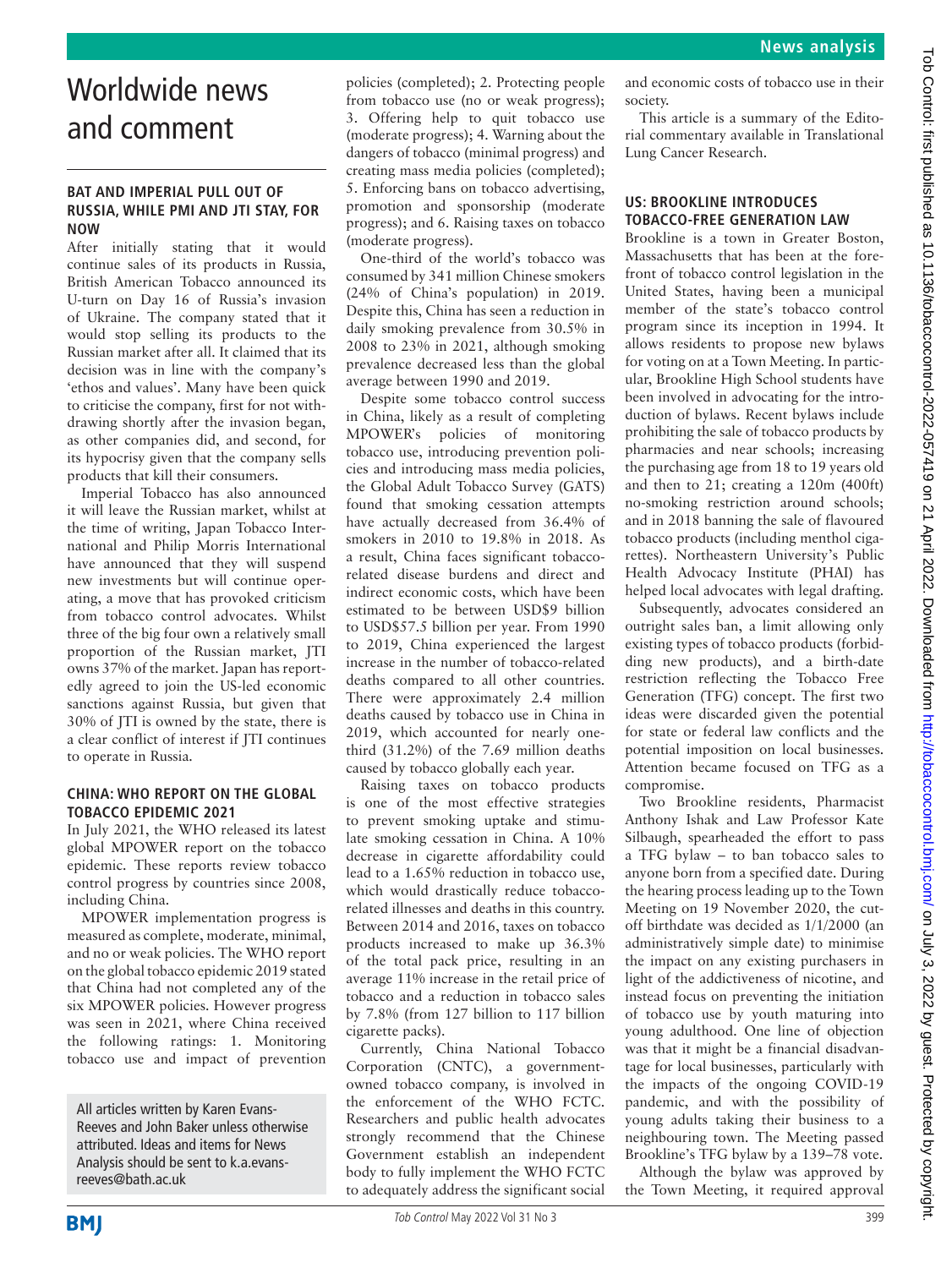#### **News analysis**

by the Massachusetts Attorney General, especially in regard to whether the state's 2018 tobacco minimum sales age law preempted the Brookline measure.

The 2018 state law raising the minimum sales age from 18 to 21 years states that it, "shall pre-empt… any inconsistent, contrary or conflicting… local law related to the minimum sales age to purchase tobacco products." Letters urging the Attorney General not to approve the Brookline bylaw were submitted by the Business Retail Association of Brookline and by the New England Convenience Store and Energy Marketers Association, while letters urging approval of the measure were submitted by Action on Smoking and Health and by PHAI.

Eight months after the Town passed the TFG law, on 19 July, 2021 the Attorney General approved it and rejected the preemption arguments raised by tobacco retailers. Crucially, the decision found that, "the pre-emptive effect of the statute is limited to local laws that would *allow* tobacco sales to those under the age of twenty-one." Certainly, Brookline's TFG bylaw would not allow for any such sales. Brookline began implementation on 1 September, 2021.

On 14 September, 2021, several Brookline tobacco retailers filed a lawsuit in Massachusetts Superior Court challenging the bylaw on the basis that despite the approval by the state attorney general, it is pre-empted under state law, and that it violated the Massachusetts Constitution's guarantee of equal protection under the law by discriminating against anyone born on or after 1 January, 2000. It is expected that the lawsuit against the Town will be resolved in 12–18 months. The Town has sought to dismiss the complaint, and is now enforcing its first-in-the-nation TFG law.

Following a long history of anti-tobacco initiatives born in Brookline that led others to adopt similar measures, advocates hope the TFG bylaw will provide a pathway for other jurisdictions seeking to end the cycle of new users becoming addicted to tobacco.

Jon Berrick

Emeritus Professor, Yale-NUS College, Singapore

jon.berrick@yale-nus.edu.sg

All of the following individuals, based in the United States, contributed to this article: contributed to this article: Chris Bostic (Action on Smoking and Health), Michael Chou (Harvard Medical School), Richard Daynard (Northeastern University), Lissy Friedman (Public Health Advocacy Institute, Northeastern



Snapchat filter alters the health warning from 'smoking damages your teeth and gums', to 'smoking kills children' Source: TBWA Paris/ACT.

University), Mark Gottlieb (Public Health Advocacy Institute, Northeastern University), Tamu Green (Equity and Wellness Institute), Anthony Ishak, Kate Silbaugh (Boston University), D J Wilson (Massachusetts Municipal Association).

## **FRANCE: REACHING YOUNG SMOKERS WITH NEW TOOLS AND MESSAGES**

France has some of the highest rates of youth smoking in Europe. In 2019, [36% of 15–24](https://pubmed.ncbi.nlm.nih.gov/34051921/) year olds reported daily or occasional smoking, the second highest youth smoking rate in Europe. To combat this, urgent changes are required to the country's prevention approach, which is the main objective of [Alliance Contre le Tabac](https://alliancecontreletabac.org/) (ACT). This French NGO, financed by the [French](https://solidarites-sante.gouv.fr/prevention-en-sante/addictions/article/fonds-de-lutte-contre-le-tabac)  [Ministry of Health and Solidarity](https://solidarites-sante.gouv.fr/prevention-en-sante/addictions/article/fonds-de-lutte-contre-le-tabac), has been implementing denormalization campaigns since 2019, which aim to change perceptions about smoking and the tobacco industry. ACT's campaigns seek to change the French prevention paradigm by moving away from a purely health-based approach to an overall societal one, engaging young audiences who are usually less receptive to preventive messages based on health warnings.

In February 2022, we launched the ['Change Their Future'](https://alliancecontreletabac.org/2022/02/17/changeons-leur-futur-stoppons-l-industrie-du-tabac/) 360° campaign aimed to raise awareness among the public (specifically, 15–24 year olds) of the harmful effects of tobacco on youth through a holistic campaign that relies on complementary co-occurring strands: a social-media campaign, a public relations plan, and an advocacy strategy targeting policymakers. The public's awareness of the exploitation of youth by the tobacco industry through this campaign is divided into two main parts: the first is informative and denounces the industry's economic model which mainly targets young people as replacement smokers. The second is to highlight the widely ignored use of child labour in the tobacco production value chain, which allows its industry to optimise production costs despite tobacco production being extremely [dangerous.](https://tobaccotactics.org/wiki/csr-child-labour/) By approaching prevention from the perspective of causes strongly supported by today's youth, ['Change Their Future'](https://www.act-changeonsleurfutur.org/) reaffirms tobacco control as a political and societal issue.

One of the major innovations of this campaign is the use of the Snapchat filter ['#Behindthepack'](https://www.youtube.com/watch?v=JHPsNtf5HSI), Snapchat being the most consumed social media among the targeted age group of 14–24 year olds. This is the age bracket where most smokers try their first cigarette. When users scan the cigarette pack which usually displays written health warnings, it broadcasts a testimony of a child working in the tobacco fields. According to the United Nations International Labour Organisation (ILO), at least 1.3 [million children](https://www.theguardian.com/world/2018/jun/25/revealed-child-labor-rampant-in-tobacco-industry) worldwide are exploited in tobacco production. Through an interactive and innovative tool, we aim to engage young smokers, who will discover the journeys of children employed in the production of the tobacco they smoke. The 30s video, courtesy of the Guardian and Reuters, features [Tyamike](https://www.youtube.com/watch?v=Hxe5GaAEVAQ) living in Malawi and [Myriam](https://www.youtube.com/watch?v=lGr1SpibSo0) living in Indonesia and thereby personalises the damage caused by this faceless industry. These children are aged 14 years and under, are taken out of school, and employed in hard and dangerous physical labour to produce tobacco. This is a new way to make